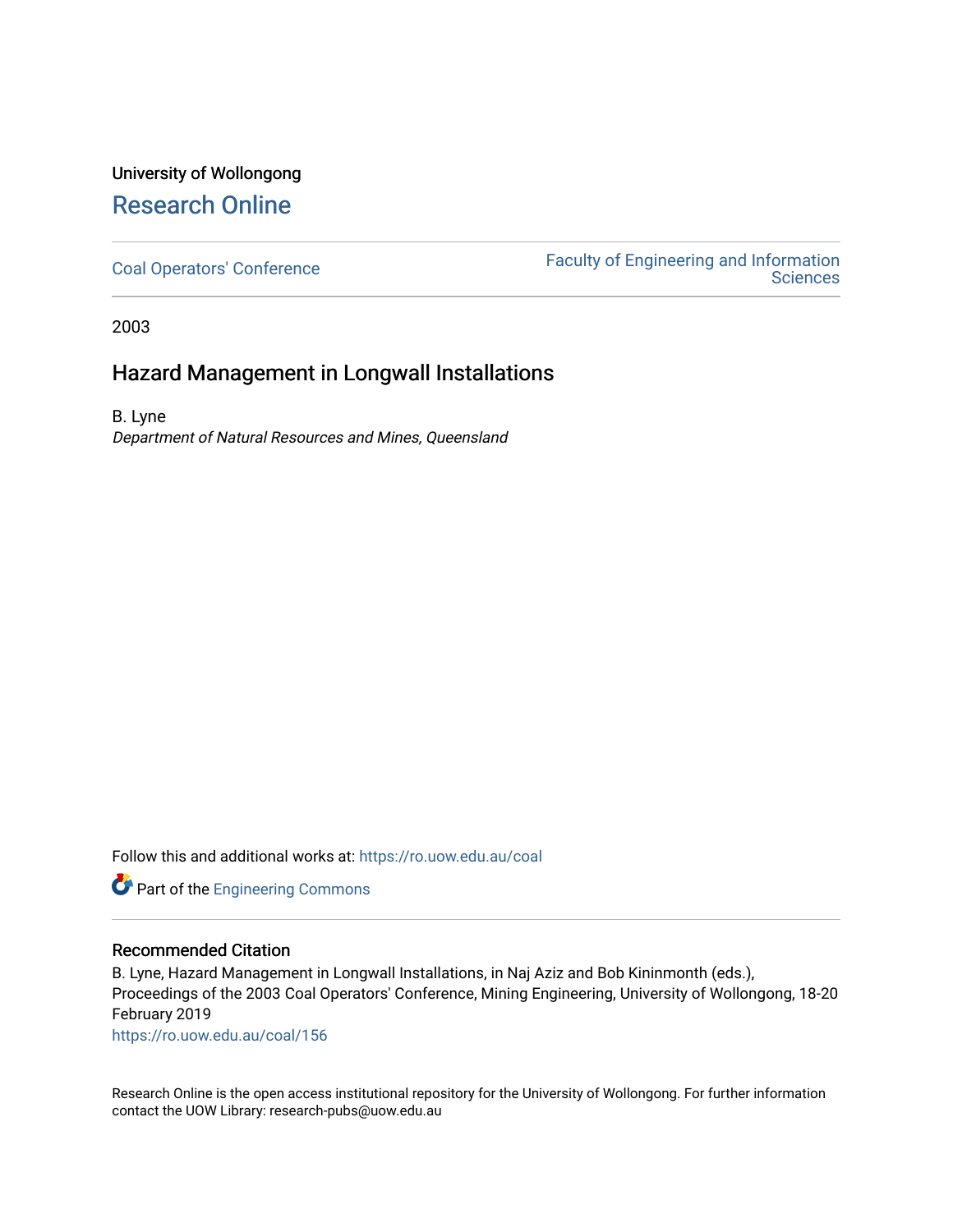# **KEYNOTE ADDRESS**

# **HAZARD MANAGEMENT IN LONGWALL INSTALLATIONS**

### **Brian Lyne 1**

#### **INTRODUCTION**

From its beginnings in the mid 1960's, longwall mining has become the mainstay of the current underground coal mining industry in Australia. In addition and contrary to the variances in legislation applying to mines operating in Queensland and New South Wales, the underground coal reserves in both states exhibit the same hazards.

Words in mining legislation may differ from state to state, however the intent has a common theme - management of the safety and health hazards in the workplace.

All longwall mines share three basic features, they all involve the employment of people, they use similar types of machinery and extract coal from seams, which were deposited many millions of years ago. The purpose of this presentation is to briefly review some of the background matters surrounding the current mines and then identify a number of the hazards associated with each of these features. Finally, some comments are offered for the purpose of identifying some areas of opportunity to eliminate or better control hazards in the future.

Longwall mining should be the safest method of mining due to systematic process with high levels of engineering. The fact that injuries continue to occur is evidence that there is room to improve the level of risk control applied at a mine.

#### **QUEENSLAND UNDERGROUND COAL MINES**

#### **BACKGROUND**

The first longwall in Queensland started at German Creek Central mine in 1986. Since then more mines have opened up in the Bowen Basin in order to extract the rich coking coals

Queensland currently has twelve underground coal mines, ten of which operate longwall machinery, one is being developed to operate longwall machinery and the other was a longwall mine but is now only using continuous mining machinery. The longwall mines produce approximately 38 million tonnes of saleable coal, most of which is for the lucrative coking coal export market.

#### **COAL RESOURCE**

Generally the geological conditions are favourable to high extraction rates with thick seams at gradients generally below one in ten. Seam thickness varies from 1.8 metres up to 7 metres. The working heights varying between 1.8 metres and 4.8 metres.

The presence of faults, dykes, and seam rolls is not uncommon with mines in New South Wales although the presence of low angle faulting and shear zones appear to be more prevalent in Queensland.

Roof strata generally varies from a strong sandstone to a weak banded mudstone. None of the coal seams mined in Queensland have the strong conglomerate roof strata found in several mines around Newcastle.

Bowen Basin coal seams generally contain high levels of seam gas, the predominant gas being methane. It is not uncommon for mines to report figures of in excess of ten cubic metres of gas per tonne of coal. Methane gas outbursts have occurred at several mines during the past thirty years.

 $\overline{a}$ 

**<sup>1</sup>** *Department of Natural Resources and Mines, Queensland*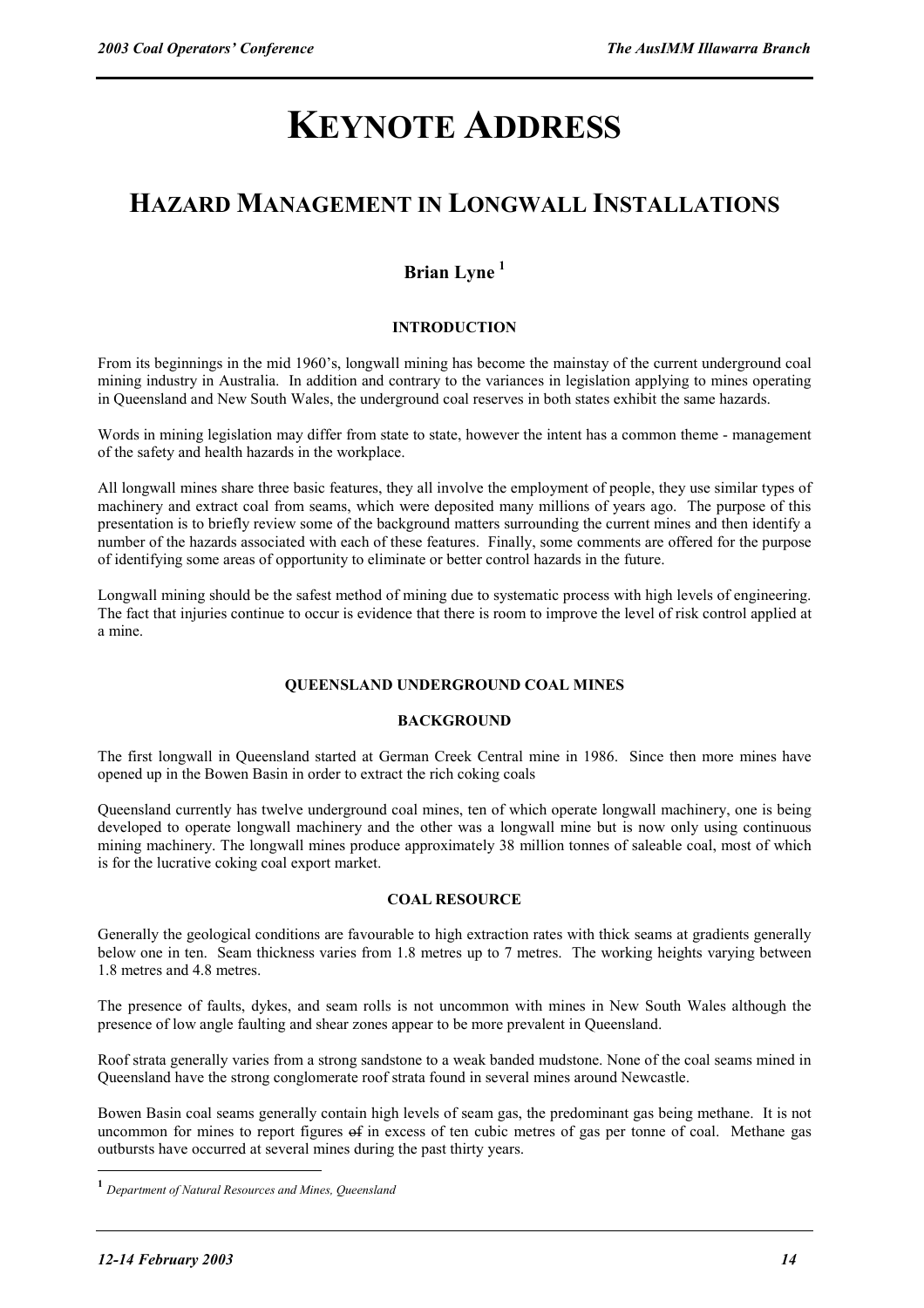Carbon Dioxide gas is present in some Queensland mines and high levels of hydrogen sulphide gas have been found in relatively isolated areas of a few mines.

Several coal seams are prone to spontaneous combustion and have been identified as the cause of most of the notable disasters in the recent history of underground mines in Queensland.

#### **ENVIRONMENT**

Heat stress is a matter of concern at several large underground mines. With a high ambient temperature in a tropical climate, the additional heat from large diesel engines and electric motors combine to test the limits of normal physical endurance.

Very few of the current mines in Queensland have significant problems with surface subsidence, and none have any residential areas to consider with. Subsidence of broad acre farms, country roads and electrical transmission towers constitute the main area of concern.

Several mines have extensive gas draining installations all of which vent the methane to the atmosphere with the exception of one mine which flares the gas. Gas drainage is done by either inseam drilling techniques or surface boreholes and goaf drainage from the surface.

#### **WORKFORCE**

The twelve operating underground coal mines in Queensland employ around 2500 mine workers plus contractors.

Most mines are located in the order of three hundred kilometres distance from the coastal areas. In the early stages of development in the Bowen Basin mines, small mining towns were developed to domicile the workforce and their families. Since then attitudes of society have changed and an increasing proportion of the workforce choose to locate their families in the coastal towns of Mackay and Rockhampton (Yeppoon). The mineworker then has to travel in order to leave the family in a location where there is access to higher education and more extensive medical services.

With both the direct and indirect employment opportunities in the mining towns being comparatively limited, the incentive to live on the coast is further enhanced.

Upon retirement, very few mineworkers choose to stay in the mining towns resulting in the community having very few senior members. As a result, a mine also looses much of its corporate memory resulting in many of the lessons of the past being re-learnt by adverse experiences.

Recognised training organisations are a major training resource used on the Queensland mines due to the distance that regional higher education centres are from the mining townships. To date the achievement of a consistent and satisfactory level of training and assessment standards has proven elusive.

#### **HAZARDS IDENTIFIED AT MINES**

All mines in Queensland are required to develop and implement a mine safety management system that addresses each of the safety and health hazards at the mine. Hazards with the potential to cause multiple fatalities are required to have Principle Hazard Management Plans.

The following hazards have been identified during either investigations of incidents or the conduct of mine emergency exercises: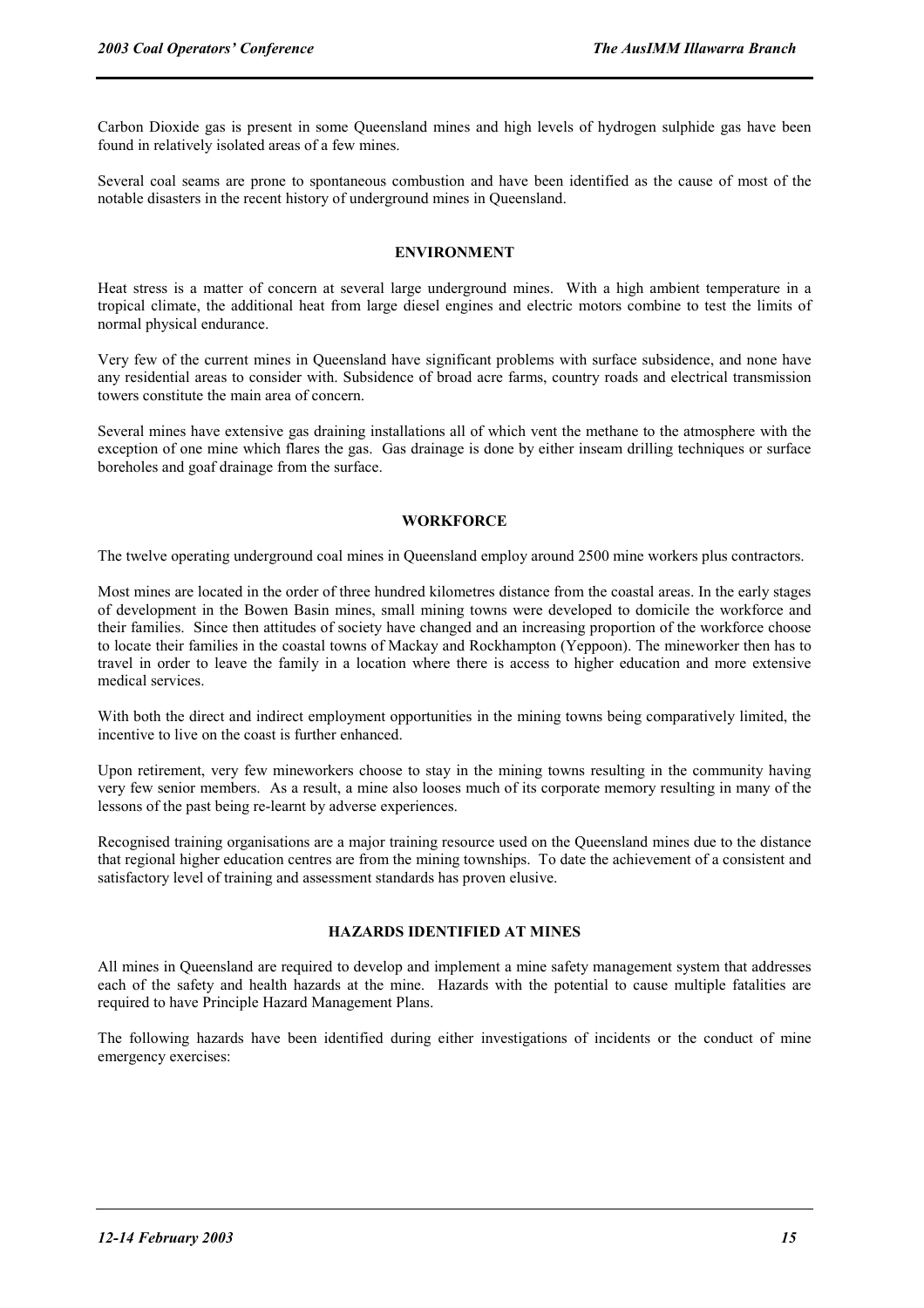#### **Frictional ignition**

Several events have been recorded during the past ten years. The events have occurred during both bi-directional and uni-directional operation of the shearer. Ignition is associated with sandstone roof or floor strata with a high quartz content, metamorphic intrusions with a high quartz content or hard pyritic nodules. Cutter pick management on the shearer drums and back flushing sprays have reduced the frequency of incidents but have not been totally successful. One mine is currently using the latest design in ventilated shearer drums in an effort to reduce the risk of ignition to as low as reasonably possible levels.

#### **Strata failure**

Weak roof strata, high coal ribs, joint planes parallel to the roadway, low angle shear zones and high and low stress areas continue to present uncontrolled risks to mine workers.

Injuries have ranged from fatalities to loss of movement in the limbs. Rib failure is the most common of the strata failure events and is often associated with less strata movement noise than roof movement events. Hydraulic powered face sprags fitted to the roof supports significantly reduce the risk level to persons conducting repairs and maintenance on the shearer, however their design is unable to prevent all uncontrolled coal falls along the working face.

Meshing of ribs in access roadways provides a high degree of security, however to date it has not been widely done on a consistent basis similar to roof strata support.

There appears to be a perception at all levels in the workforce that the risk from rib falls is lower than for roof falls and therefore the additional and immediate support is not warranted. This perception must change.

#### **Gas outburst**

Gas outbursts are not a common event in Queensland mines with only one being reported on a longwall face and one in a development heading during recent years.

In that instance, gas drainage had been conducted in the development heading but was ineffective due to the surrounding disturbed strata blocking the drainage holes.

With mines continuing to extract the deeper coal reserves, the risk of outbursts is increasing.

#### **Spontaneous combustion**

Spontaneous combustion is a hazard that is potentially present in most mines. Whilst statistically it might occur on an infrequent basis, it has been the cause of several mine disasters and the loss of a full longwall face at one of the mines. Several other mines have recorded high levels of carbon monoxide gas in the longwall goaf area, which has resulted in the withdrawal of the workforce from the mine.

All mines conduct the standard R70 test, however experience at mines would suggest that the test should only be used as an indicator. It is imperative that every mine has a calibrated gas monitoring system and surveillance by competent persons in areas where evidence of spontaneous combustion may be found. Different seams have different characteristics that need to be identified. Text book indicators such as carbon monoxide make in litres per minute, are very dependent upon the seam characteristics, method of working and method of ventilation.

Spontaneous combustion is recorded as the cause of the disasters at Box Flat, Kianga and Moura No 2 which occurred in 1994, the latter incident had a profound effect on mining legislation in Queensland. It is of value to review the gas monitoring results of the 512 panel in Moura No 2 covering from when the panel was sealed until after the second explosion. (See Graph No1 and Graph No 2 in Figure 1).

Mining Engineering students will find the gas monitoring graphs of particular interest. These graphs were taken from the Simtars report into the 1994 Moura No 2 incident and is arguably the best gas monitoring record of any coal mine explosion in the history of coal mining in Australia. The graph demonstrates that technology can be an important aid to controlling hazards but cannot guarantee that there is no residual risk of significant proportions.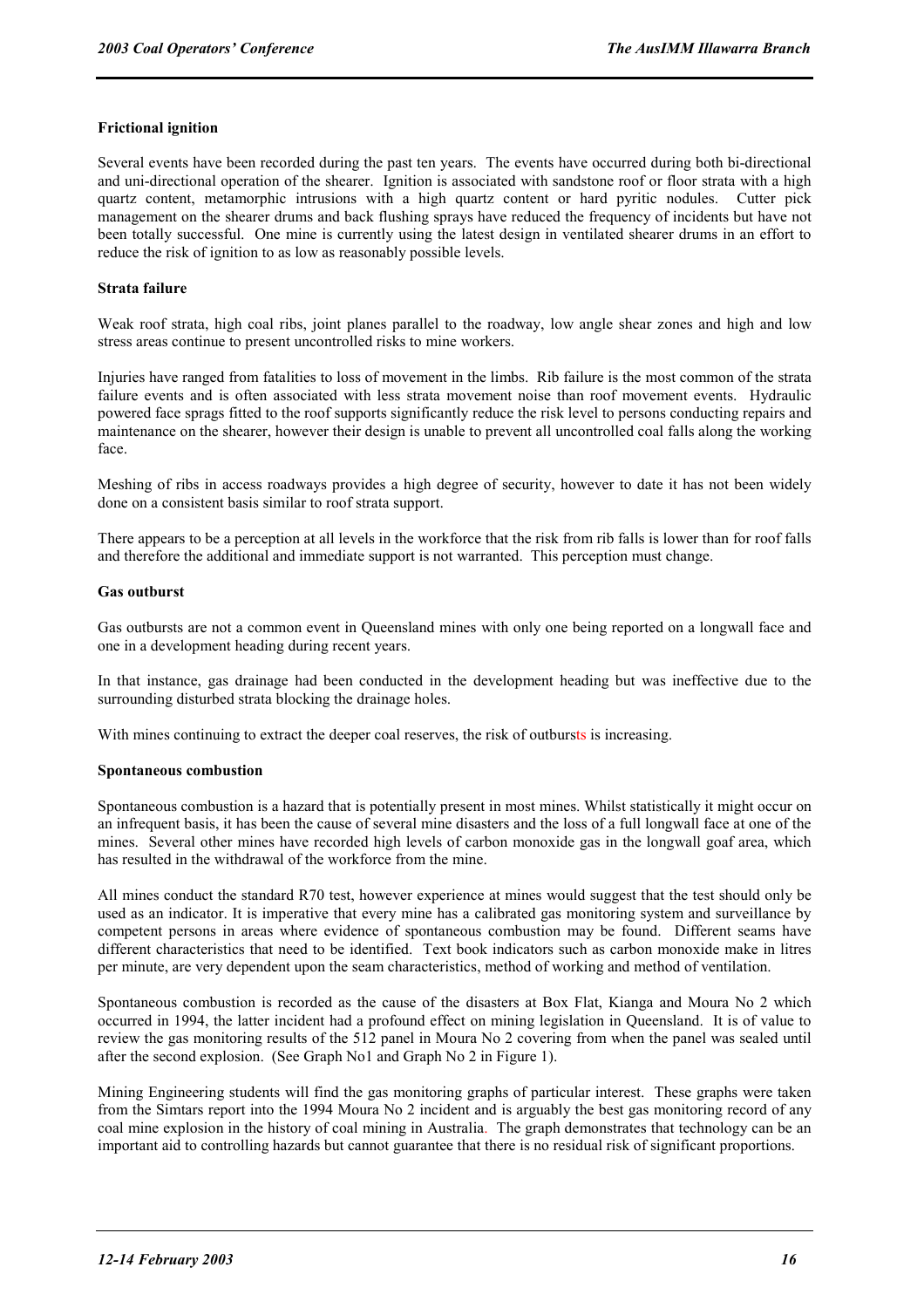As can be seen from both graphs that the atmosphere, after the first explosion, has high levels of methane gas and low oxygen. The methane is believed to have come from old sealed areas where the seals had been demolished. The high levels of methane prevented mines rescue attempts and also played a major part in dropping the oxygen levels to levels where persons without self contained breathing apparatus could not escape. This data was vital in the developing the logic behind the new regulations for the strength of seals and the need for oxygen self-rescuers.



**Graph No 1**

**Graph No 2** 



**FIG. 1 - Graphs of gas monitoring at Moura No 2**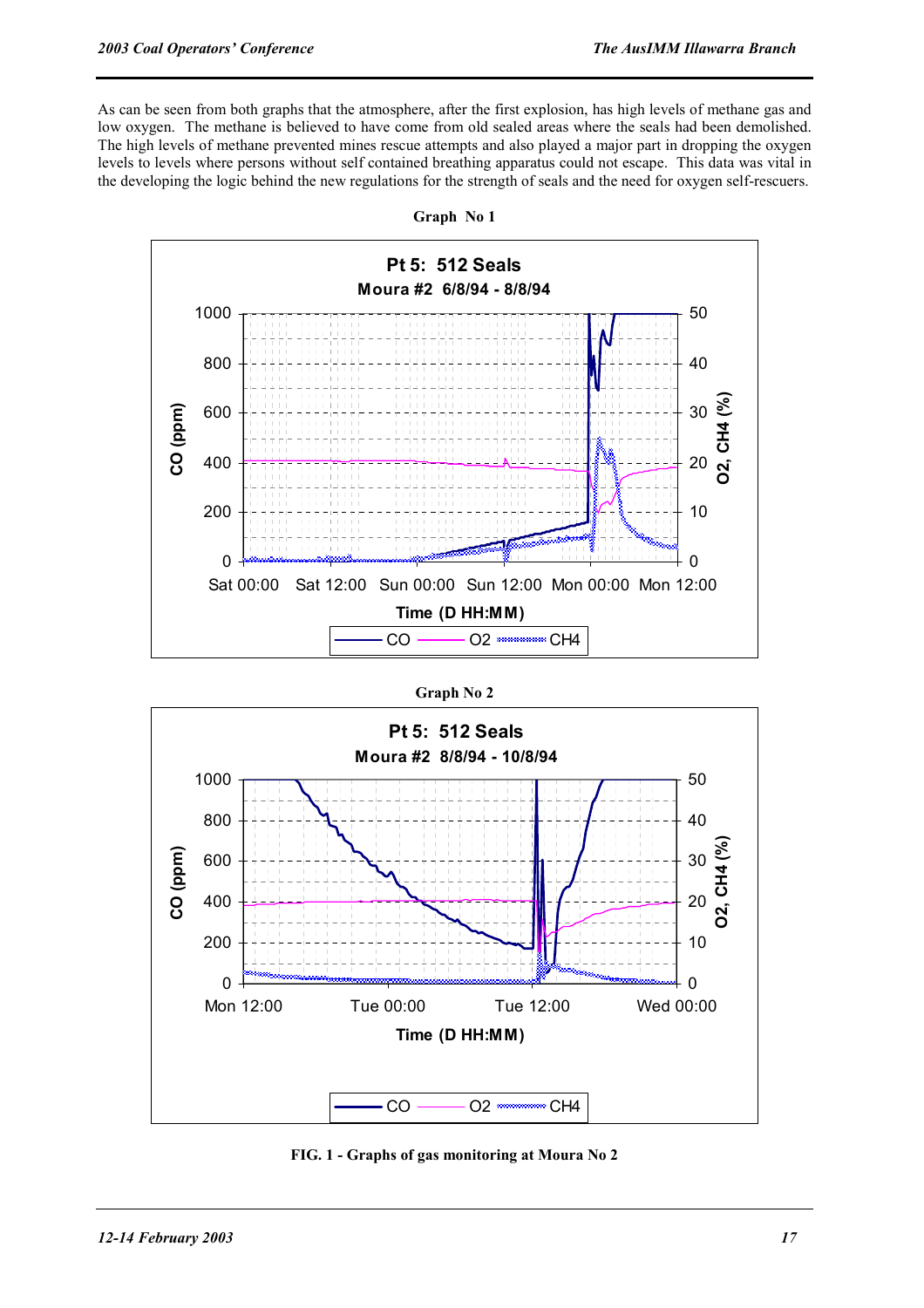The panel was being monitored using tube bundle gas monitoring equipment, which was calibrated during the 24 hour period after sealing. The trend graph clearly shows that the oxygen levels were decreasing at a consistent rate whilst at the same time methane and carbon monoxide were increasing at a consistent steady rate. The graph demonstrates that monitoring alone will not necessarily prove the existence of a spontaneous heating.

#### **Stored energy**

The risk of stored energy in the water emulsion hydraulics system is well known. Fortunately the occurrences of fine oil sprays injecting into mineworkers is rare but not unknown. Penetration of hydraulic fluids into the human body can have serious health consequences. It should not happen however controls remain a matter of training, close observation and maintenance management.

#### **Respirable dust**

Respirable dust was recognised as a health hazard by Agricola circa 1550. It took 400 years to develop systems that were effective in measuring and controlling the risk of pneumoconiosis in coal mines. Regulation controls are in place to limit the exposure of persons to less than 3 milligrams per cubic metre. Routine dust monitoring has identified that modern high output longwalls are finding it increasingly difficult to meet the regulatory standard, particularly when production levels in excess of 4000 tonnes per shift are mined. Reliance on personal protective equipment is not a satisfactory long-term solution and the matter is currently being targeted by the inspectorate.

#### **Roadway dust**

Modern shearers do create large volumes of respirable and roadway dust. Current regulations require the return airways within 200 metres of a longwall face to be maintained at 85 % incombustible dust levels. Achieving this level is very challenging for mine operators. Current practice still revolves around the use of stonedust during the production cycle. To date no longwall installations have utilised large capacity dust-scrubbing fans in the return airway or alternative dust inhibitors.

#### **High voltage electrical power**

The energy requirements to operate a modern longwall face continue to increase with substations now being installed up to 6.5 MVA. In order to transmit the required energy levels to the shearer and maintain a cable with manageable dimensions, the voltages have now risen to 3.3Kv. Issues of concern include:

- Fault levels and control apparatus have been found to exceed the available technology giving rise to open sparking events.
- Electrical maintenance is critical to the ongoing safety and the ability to service the control apparatus requires the employment of specially trained mine electrical personnel.
- Transient over voltages that cause flashovers in switchgear.
- Uncontrolled movement of remote controlled equipment.
- Capacity of flameproof enclosures to contain high power electrical arc faults.

#### **Heat stress**

Mining in areas where the ambient temperature of the surface contributes to the high underground temperatures means that the addition of diesel vehicles and wet roadways pushes the effective temperature to the limits allowed by regulation. Predictably, summer is the most problematic period.

One central Queensland coal mine has adopted metalliferous mining technology and has installed two large airconditioning plants to cool the intake airways. The installations have a combined cooling capacity of 3.6 MW resulting in the underground temperature falling by and average of 3  $\degree$  for an airflow of 196 cubic metres per second.

Air conditioning plants commonly use water evaporation to assist in the cooling process. Legionnaire's Disease has been identified as a possible hazard for staff working around the air-conditioning plant.

Where heat stress is a possible risk, the medical support systems at the mine need to be able to cope with heat illness. This includes training of first aid personnel at the mine and awareness of heat illness for mineworkers who need to be able to self-monitor for symptoms.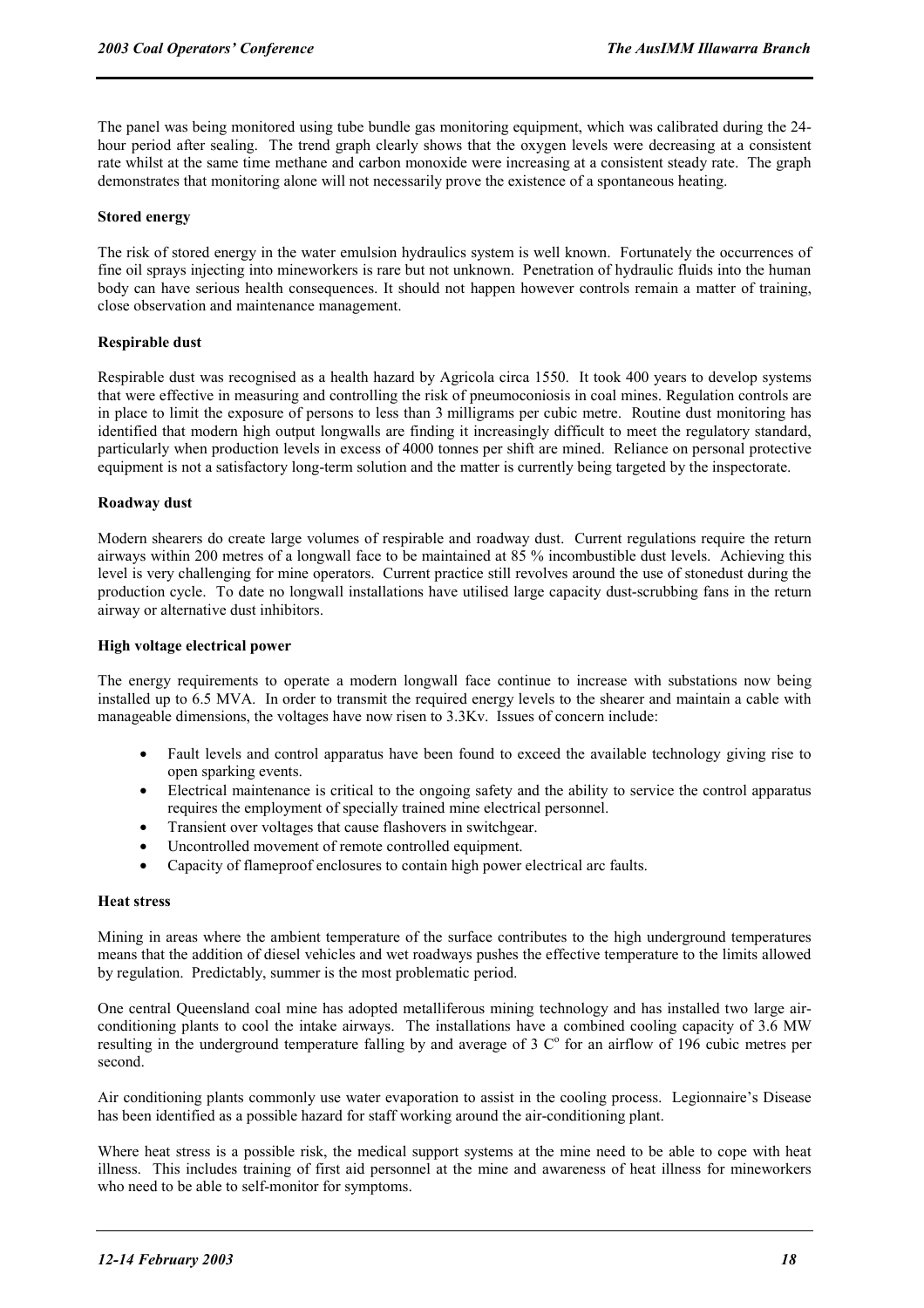#### **Musculoskeletal injury**

Musculoskeletal injuries are the most common injury occurring in mines. Longwall installations have their own unique risks as well as those commonly found in mines such as wet boggy and uneven floors. There is a need for improved ergonomic design. Injuries have been recorded as a result of:

- heavy spare parts being manoeuvred in a confined spaces.
- walking along the face line operating machinery where the working height is limited by the chocks. Head and neck injuries are a high risk.

One of the newest longwall installations in Queensland extracts a 1.8 metre thick seam. The large chocks make access very difficult for persons who are unaccustomed to the working conditions. The mine has installed a special chair to assist workers stretch their back for some relief during the shift. Fitness conditioning of plant operators is a matter that requires careful monitoring.

The long term health effects of working in this type of environment for twelve-hour shifts is not known and will be a matter for future research.

#### **Emergency rescue and escape**

Queensland conducts an annual "Level 1" emergency exercise in which the mine is tested in its ability to respond to an emergency. The exercises are very realistic and tailored to possible events at the mine. Hazards identified by these exercises include:

- difficulty in extracting seriously injured persons along the chock line
- difficulty in accessing the return airway due to the end chocks being designed to eliminate goaf material rilling into the walkway area
- extreme difficulty in recovering injured persons from a longwall face should the intake airway be blocked by an impassable fall of roof and the only access is the return airway. Return airways are often several kilometres in length, a distance that a rescue team could not possibly carry an injured person
- roof falls in the intake airway have the potential to reduce airflow, increase the temperature and goaf gas contaminants in the airstream

Punch mining has potential to reduce some of the hazards and is being strongly considered a several sites. One mine, which operated a punch mine from an old open cut excavation recently advanced the face close to the high wall of the open cut, withdrew the underground workforce and removed the chocks by open cut methods.

#### **Atmospheric gas contaminants**

Contamination of the atmosphere in a longwall recovery face using large diesel machinery to move the equipment, has been found to be a problem because high levels of carbon dioxide and nitrous fumes can be present. Auxiliary ventilation and /or the use of large electrically powered prime movers are often used with success.

#### **Noise**

Hearing loss is a major compensation cost to the industry. Noise levels on longwalls commonly exceed 85 decibels and require the use of hearing protection.

#### **Inrush**

Problems experienced in this area have generally been associated with extracting panels under open cut voids which were filled with water. The events have been avoidable and fortunately no persons have been seriously injuries as a result of these events.